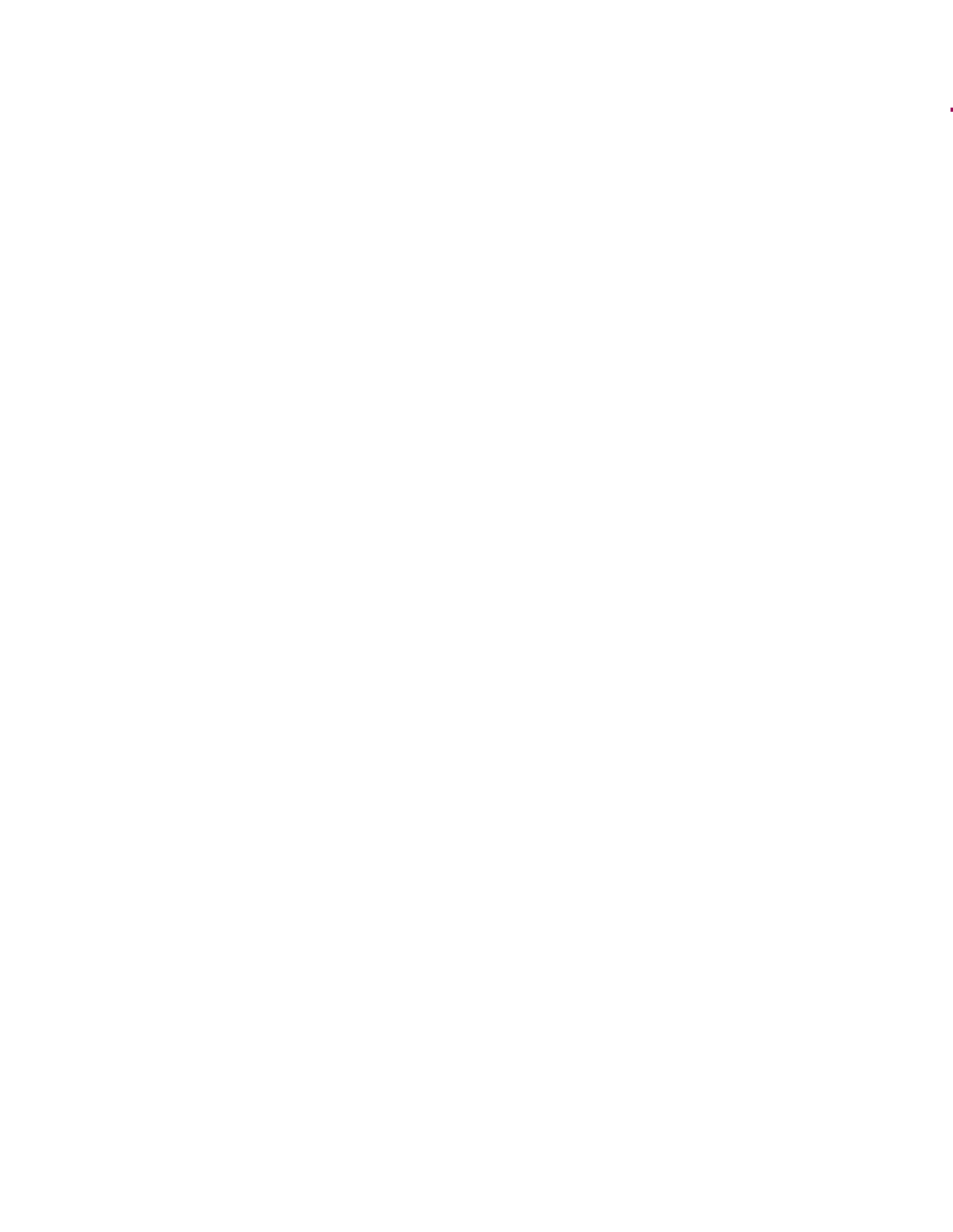Guidelines for the installation, operation and maintenance of Heatcraft's cooling and heating coils have been provided to help insure the proper performance of the coils and their longevity. These are general guidelines that may have to be tailored to meet the specific requirements of any one job. As always, the installation and maintenance of any coil should be performed by a qualified party or individual. Protective equipment such as safety glasses, steel toe boots and gloves are recommended during the installation and routine maintenance of the coil.

### **Receiving Instructions**

- 1. All Heatcraft coils are factory tested, inspected and carefully packaged.
- 2. Damage to the coils can occur after they have left the factory. Therefore, the coils should be inspected for shipping damage upon receipt. The freight bill should also be checked against items received for complete delivery.
- 3. Damaged and/or missing items should be noted on the carrier's freight bill and signed by the driver.
- 4. For additional assistance, contact your local Heatcraft representative.



### **Nomenclature**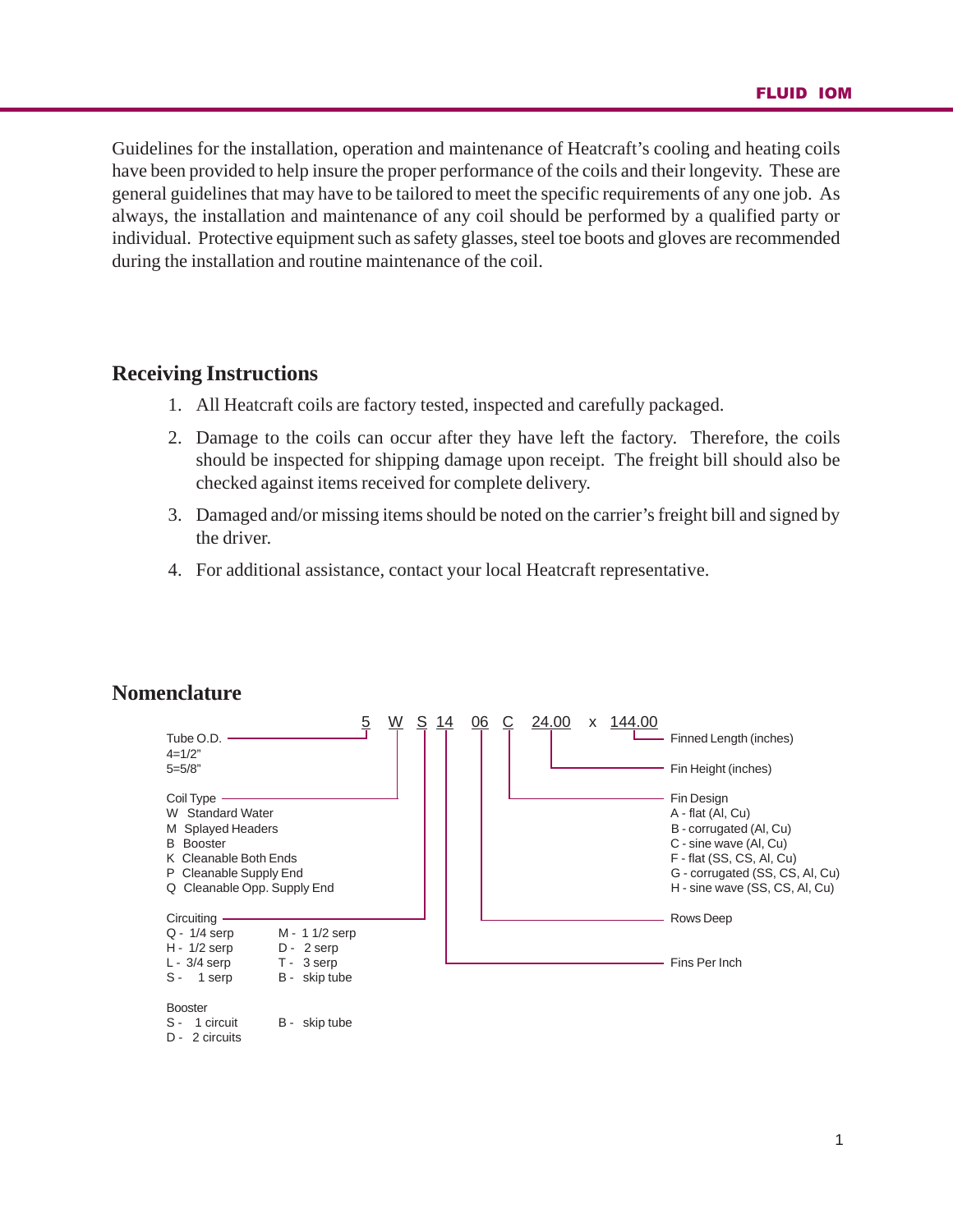# **Mounting**

| <b>Horizontal Air Flow</b><br><b>Horizontal Tubes</b>     | Level with the<br>y-axis and<br>x-axis. |
|-----------------------------------------------------------|-----------------------------------------|
| Vertical Air Flow <sup>2</sup><br><b>Horizontal Tubes</b> | Level with the<br>z-axis and<br>x-axis. |
| <b>Horizontal Air Flow</b><br><b>Vertical Tubes</b>       | Level with the<br>y-axis and<br>x-axis. |



- 1. All Heatcraft water and glycol coils are designed to be fully drainable when properly mounted.
- 2. Vertical air-flow is not recommended for dehumidifying coils.

# **Coil Types**

### **Standard Fluid Coils**

HEATCRAFT's fluid coils are specifically designed for your particular application. Flexibility is built into our manufacturing processes, offering variations in fin type, fin density, circuitry arrangement, coil casing and materials of construction. Standard fluid type "W" coils utilize a collection header for one and two row applications and return bends for applications that require three or more rows. Type "M" coils are used for one and two row applications that require same end connections. For type "M" coils the supply and return headers are offset or "splayed". This orientation allows for the supply and return headers to be placed side by side. Booster coils, type "B", are also available for one and two row applications.

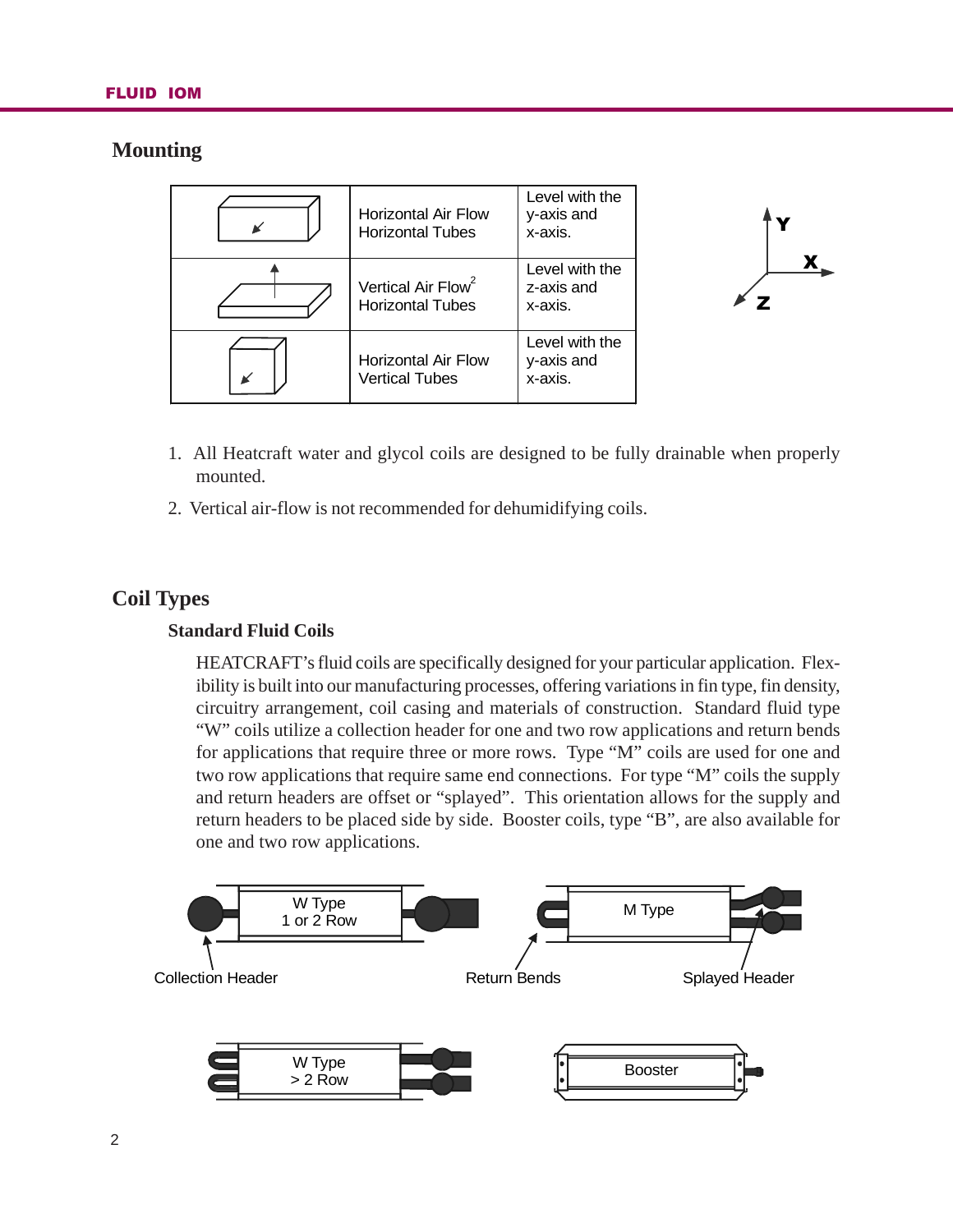#### **Cleanable Fluid Coils**

Heatcraft also offers cleanable fluid coils for applications where mechanical cleaning of the internal surface of the tubes are required. Our cleanable coils utilize a box-style head in lieu of cylindrical headers. The head contains baffles for circuiting and is removable for easy access to coil tubes. Type "P" coils are cleanable from the supply end of the coil. Type "Q" coils are cleanable from the end opposite the supply. Type "K" coils are cleanable from both ends of the coil.



#### **Installation**

- 1. Carefully remove the coil from the shipping package to avoid damage to the finned surface area. Damaged fins can be straightened using an appropriate fin comb.
- 2. For coils with removable heads, check the torque on the nuts before installing. Refer to **Maintenance** on Page 6 for recommended torque values.
- 3. Heatcraft recommends cleaning the coil with a commercially available coil cleaner prior to installation. Refer to **Maintenance** on Page 6 for cleaning recommendations.
- 4. Check the coil hand designation to insure that it matches the system. Water and glycol coils are generally plumbed with the supply connection located on the bottom of the leaving air-side of the coil and the return connection at the top of the entering air-side of the coil (Figure 2 - Connection Diagram). This arrangement provides counter flow heat exchange and positive coil drainage. If a universal coil is supplied, cap off the two unused connections.
- 5. Standard coils must be mounted level to insure drainability. Refer to **Mounting** on page 2 for leveling requirements. Coils with intermediate headers and coils with removable box style headers can be pitched 1/8" per foot of coil finned length towards the coil's header/connection end.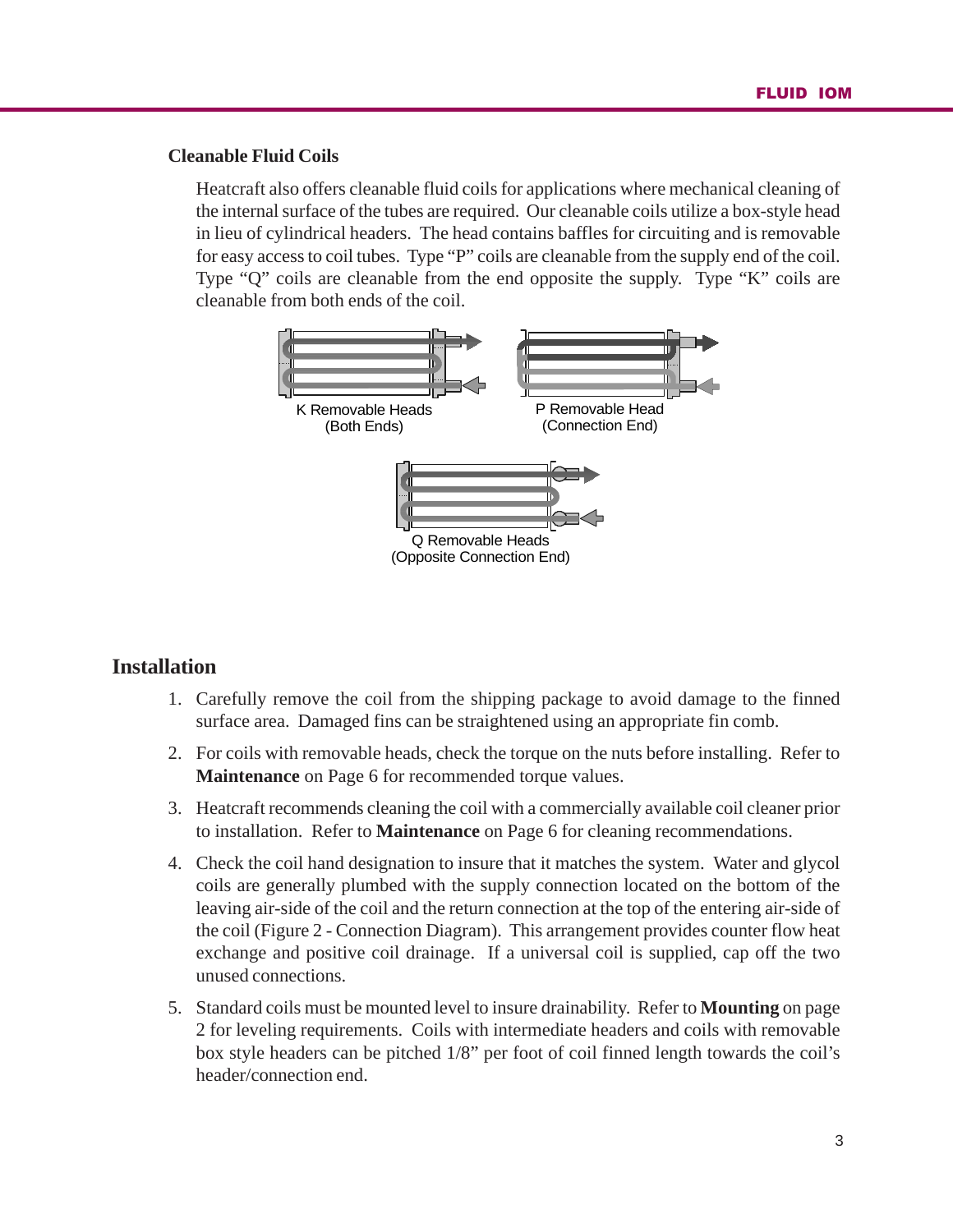- 6. Proper clearance should be maintained between the coil and other structures such as the fan, filter racks, transition areas, etc..
- 7. Once installed, the coil should be pressurized to 100 psig with dry nitrogen or other suitable gas. The coil should be left pressurized for a minimum of 10 minutes. If the coil holds the pressure, the hook-up can be considered leak free. If the pressure drops by 5 psig or less re-pressurize the coil and wait another 10 minutes. If the pressure drops again, there is more than likely one or more small leaks which should be located and repaired. Pressure losses greater than 5 psig would indicate a larger leak that should be isolated and repaired. If the coil itself is found to be leaking, contact your local Heatcraft representative. Unauthorized repair to the coil may void the coil's warranty (see Heatcraft's warranty policy on back cover).
- 8. All field brazing and welding should be performed using high quality materials and an inert gas purge (such as nitrogen) to reduce oxidation of the internal surface of the coil.
- 9. All field piping must be self supporting. System piping should be flexible enough to allow for thermal expansion and contraction of the coil.
- 10. General piping diagrams can be found in Figure 1 Horizontal Airflow and Figure 3 Vertical Airflow.



Figure 1 - Horizontal Airflow Diagram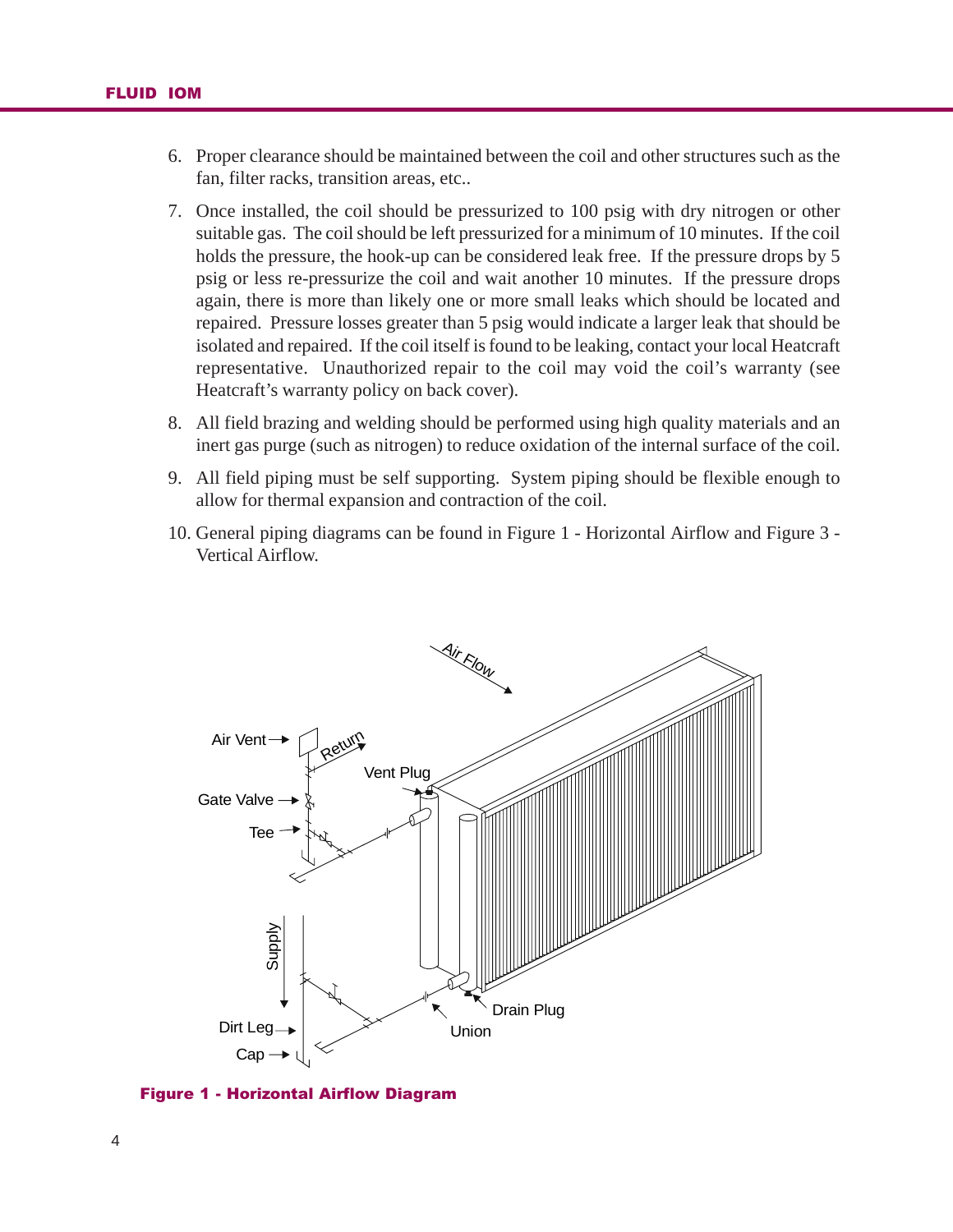

Figure 3 - Vertical Airflow Diagram

# **Operation**

### **Initial Start-Up**

- 1. Open all air vents so that air is eliminated from within the coil circuitry and headers. Verify that all vents and drains are not obstructed and do discharge a stream of water.
- 2. Fill the coil with water then close all vents.
- 3. Perform an initial hydrostatic leak test of all brazed, threaded or flanged joints, valves and interconnecting piping. Recheck the coil level and correct if necessary. When the setup is found to be leak free, discharge and discard initial water charge. It is important that all grease, oil, flux and sealing compounds present from the installation be removed.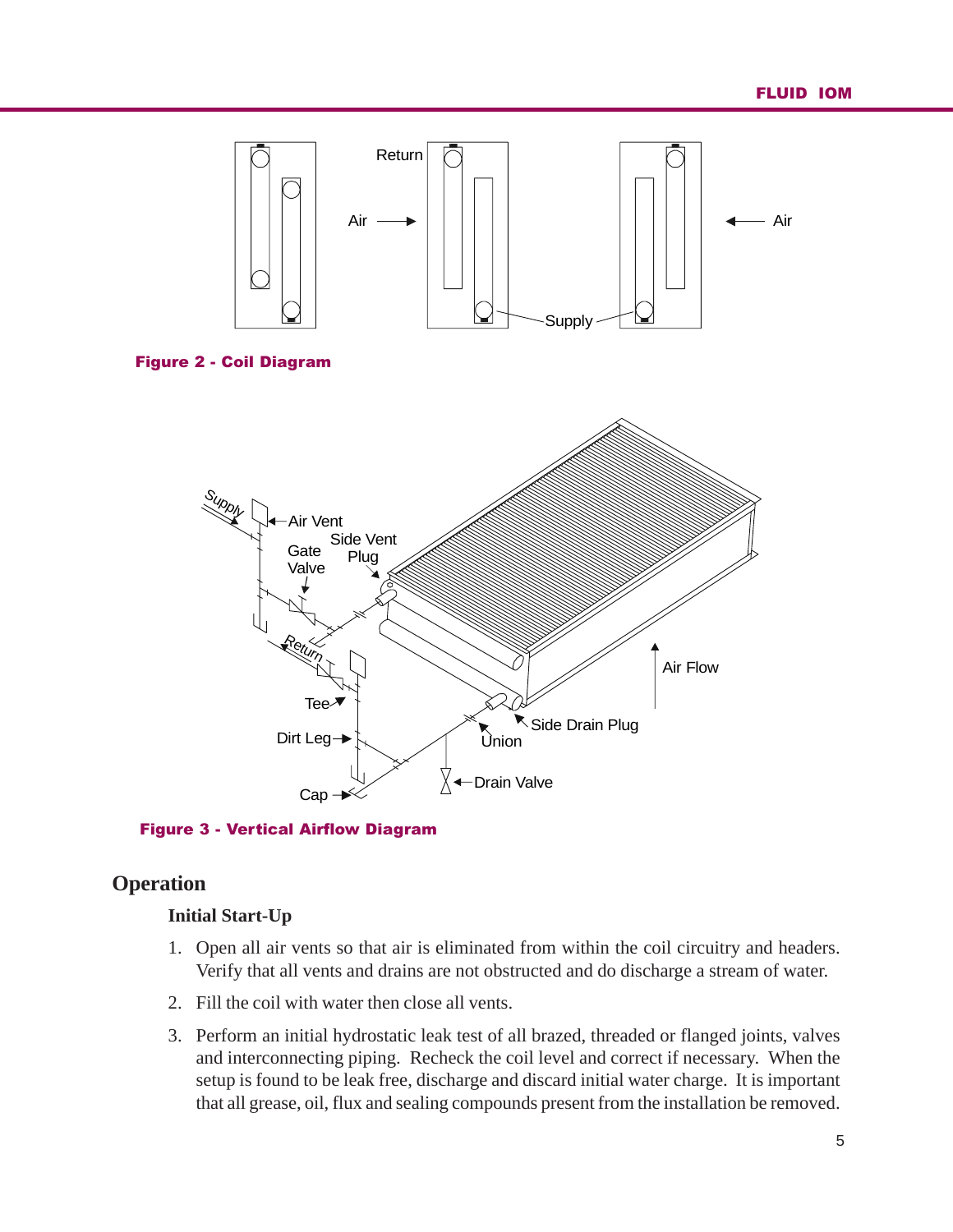#### **General**

- 1. Proper air distribution is vital to coil performance. Air flow anywhere on the coil face should not vary by more than 20%.
- 2. The drain pan and associated piping (drain line and trap) should be installed so that there is no standing water in the drain pan and that no blow-through occurs.
- 3. Fluid and air velocities should be maintained within Heatcraft's recommended values.

| Table 2a<br><b>Fluid Velocity</b> |                |  |  |  |
|-----------------------------------|----------------|--|--|--|
| Water                             | $1$ to $8$ fps |  |  |  |
| Glycol                            | $1$ to 6 fps   |  |  |  |

| Table 2a             |  |                      | Table 2b                                             |  |
|----------------------|--|----------------------|------------------------------------------------------|--|
| <b>Tuid Velocity</b> |  |                      | <b>Air Velocity</b>                                  |  |
| $1$ to $8$ fps       |  | Cooling Coils        | Dry Surface: 200-800 fpm<br>Wet Surface: 200-550 fpm |  |
| 1 to 6 fps           |  | <b>Heating Coils</b> | 200-1500 fpm                                         |  |
|                      |  |                      |                                                      |  |

# **Maintenance**

#### **General**

- 1. Filters should be inspected on a regular basis and changed as needed. Maintaining clean filters is a cost effective way to help maintain maximum coil performance and service life.
- 2. Periodic inspection of the coil for signs of corrosion and/or leaks is recommended. Repair and replacement of the coil and the connecting piping, valves, etc., should be performed as needed by a qualified individual(s).
- 3. Should the coil surface need cleaning, caution should be exercised in selecting the cleaning solution as well as the cleaning equipment. Improper selection can result in damage to the coil and/or health hazards. Clean the coil from the leaving air-side so that foreign material will be washed out of the coil rather than pushed further in. Be sure to carefully read and follow the manufacturer's recommendations before using any cleaning fluid.
- 4. Maintain the circulated fluid free of sediment, corrosive products and biological contaminants. Periodic testing of the fluid followed by any necessary corrective measures along with maintaining adequate fluid velocities and proper filtering of the fluid will help to satisfy this goal.
- 5. If automatic air vents are not utilized, periodic venting of the coil is recommended to remove accumulated air. Caution should be exercised to avoid injury. High pressure and/or high temperature fluids can cause serious personal injury.
- 6. Heatcraft's cleanable coils with removable box headers should be cleaned using a suitable brush or its equivalent. Dislodged debris should be flushed from the coil and drain pan. Be sure that debris does not clog the drain. After the coil has been cleaned, the old gaskets should be discarded and replaced with new ones (contact your local Heatcraft representative for replacement gaskets). The box header should then be reinstalled. The recommended installation procedure is as follows.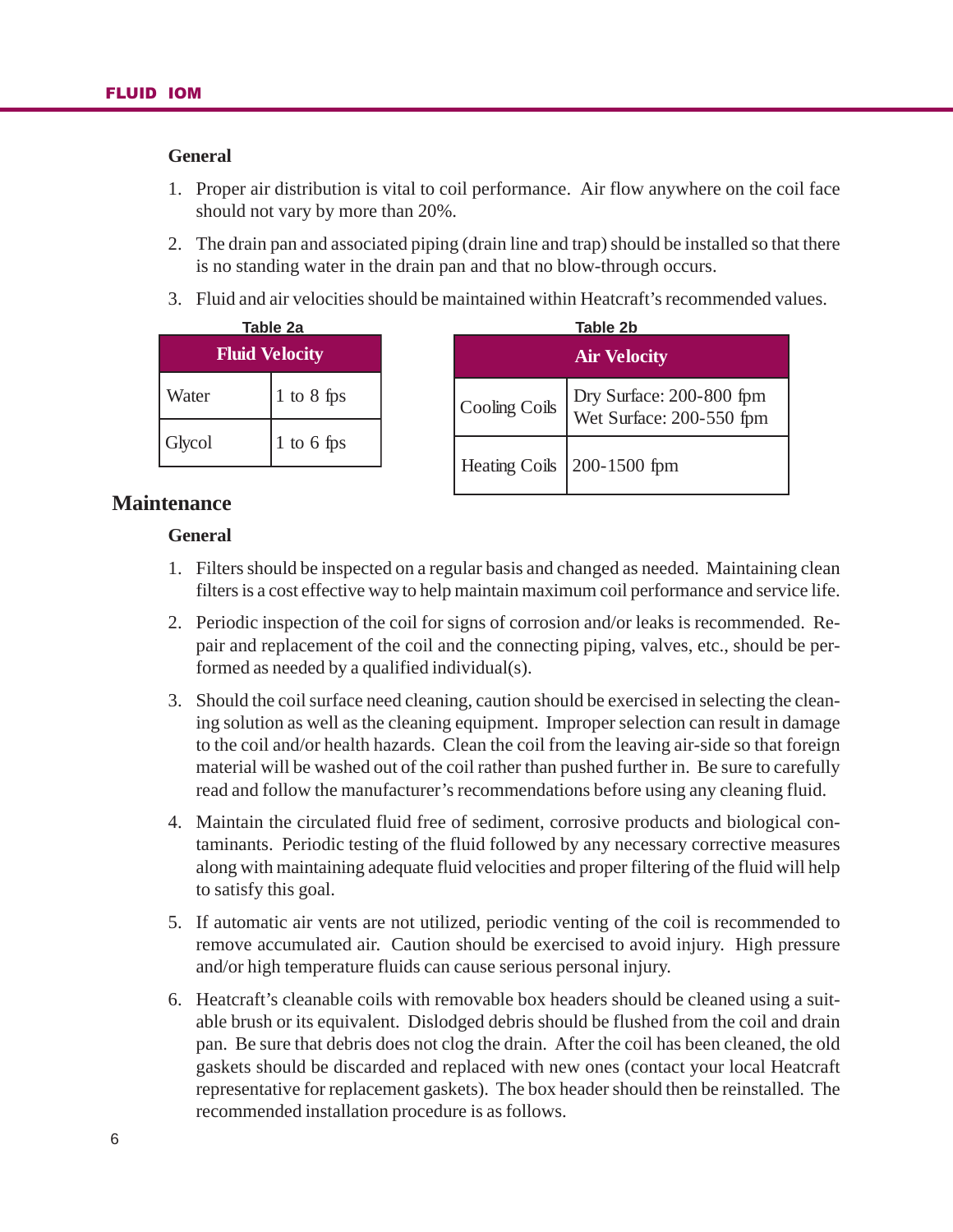- a. Nuts and weld studs should be coated with thread lubricant.
- b. Tighten all nuts per Figure 4 Torque Pattern, to 35 ft-lb torque. After the initial torque has been applied retorque them to 50 ft-lb, again using the pattern shown in Figure 4. The permissible range of final torque values are as follows:

| maximum torque: | $53$ ft-lb |
|-----------------|------------|
| design torque:  | $50$ ft-lb |
| minimum torque: | $47$ ft-lb |

- c. Pressure test coils per the installation instructions.
- d. After the coil has been leak tested and found to be free from leaks, let it sit for 24 hours. Retorque to 50 ft-lb per Figure 4 - Torque Pattern.
- e. Refill the coil per the operation instructions.



Figure 4 - Torque Pattern

# **Freeze Protection**

During the winter, chilled water coils need to be protected against freezing. The two predominant protective measures are covered below.

#### **Blowing-Out Coils**

- 1. Isolate the coil from the rest of the system by closing the valves on both the supply and return lines (gate valves in Figure 1 - Horizontal Airflow and Figure 3 - Vertical Airflow).
- 2. Drain the coil by opening all drain valves and/or the drain plug. Remove the vent plug to aid the draining process.
- 3. Once the coil has been fully drained, the blower can be hooked-up. Caps installed in the piping on straight runs going to the supply and return connections are ideal points to hook-up the blower. The air vent and drain plug are not suitable locations for hookingup the blower. *Caution should be exercised when installing the blower. The blower operator must take precautions to insure that water does not come into contact with any*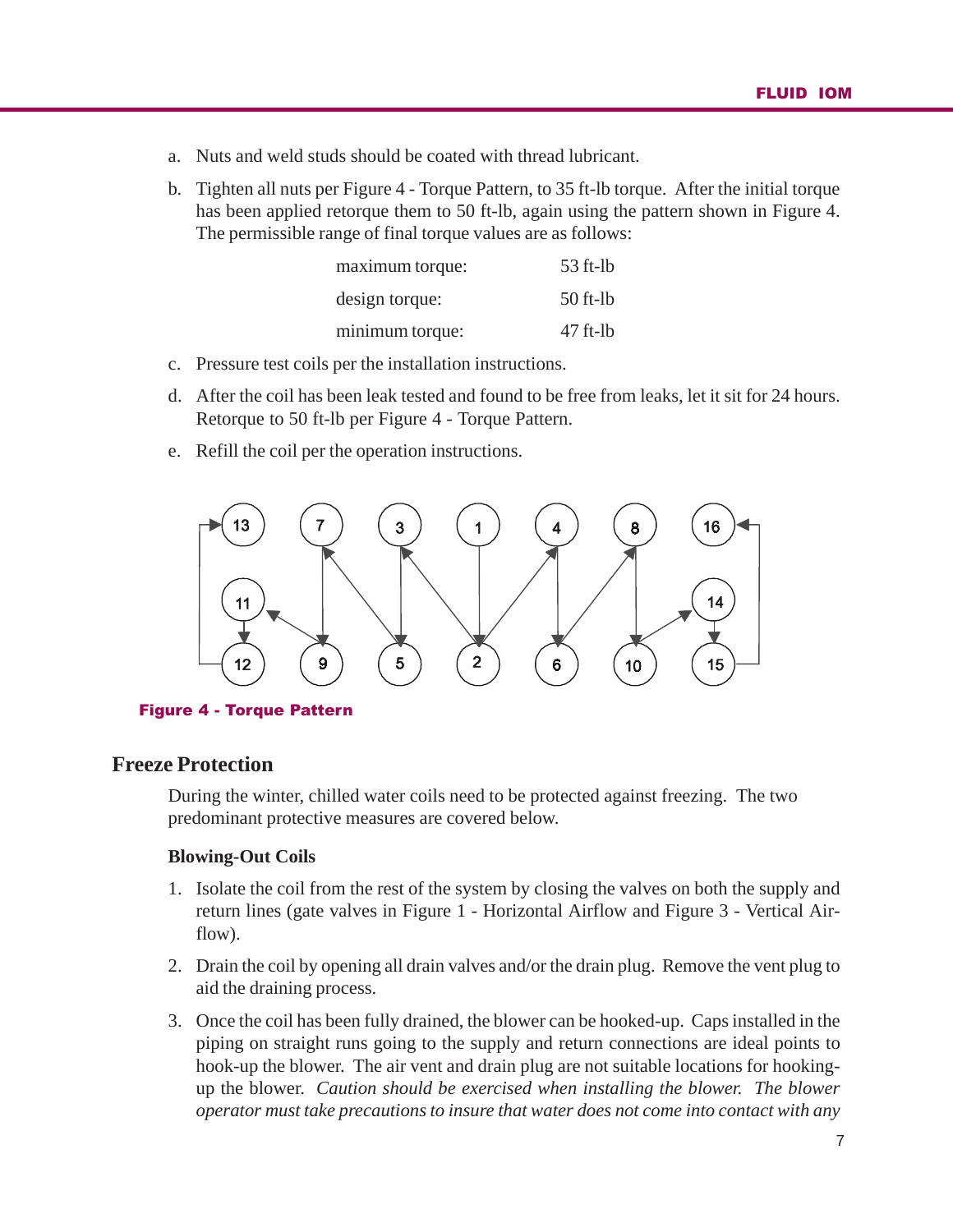*of the electrical components of the blower. Failure to do so may result in damage to the equipment and serious injury.*

- 4. Close the vent or drain plug on the header which the blower is connected and open the drain valve or cap on the other header.
- 5. Operate the blower for 45 minutes and then check the coil to see if it is dry. A mirror placed in the discharge will become fogged if moisture is present. Repeat this procedure until the coil is dry.
- 6. Let the coil stand for several minutes then blow it out again. If water comes out, repeat the blowing operation.
- 7. Leave all plugs out and drains open until the threat of freezing has passed.

#### **Flushing Coils**

1. Heatcraft recommends the use of inhibited glycol designed for HVAC applications for corrosion protection. The use of uninhibited glycol has produced formicary corrosion in copper tubing. The complete filling of water coils with an inhibited glycol solution for freeze protection can be expensive. In some instances, it is more cost effective to flush the coils with an appropriate concentration of inhibited glycol solution. Residual fluid can be left in the coil without the threat of freeze damage provided the correct concentration of inhibited glycol was used. The recovered fluid can then be used to flush other coils. Select an inhibited glycol solution that will protect the coil from the lowest possible temperatures that can occur at the particular coil's locality. The following tables have been provided for your convenience.

| % Ethylene Glycol By<br><b>Volume</b> | <b>Freeze</b><br>point <sup>1</sup> | % Propylene Glycol By<br><b>Volume</b> | <b>Freeze</b><br>point <sup>1</sup> |
|---------------------------------------|-------------------------------------|----------------------------------------|-------------------------------------|
|                                       | $32^{\circ}F$                       |                                        | $32^{\circ}F$                       |
| 10                                    | $25^{\circ}F$                       | 10                                     | $26^{\circ}F$                       |
| 20                                    | $16^{\circ}F$                       | 20                                     | $19^{\circ}F$                       |
| 30                                    | $3^{\circ}F$                        | 30                                     | $8^{\circ}F$                        |
| 40                                    | $-13^{\circ}F$                      | 40                                     | $-7^{\circ}F$                       |
| 50                                    | $-34^{\circ}F$                      | 50                                     | $-28^{\circ}F$                      |
| 60                                    | $-55^{\circ}$ F                     | 60                                     | $-60^{\circ}F$                      |

1 Freeze points may vary from product to product.

2. Estimate the volume of the coil in gallons.

For 5/8" tubes (1.5" face tube spacing) (finned height in inches)x(finned length in inches)x(# of rows)x  $0.0011$  = gallons For ½" tubes (1.25" face tube spacing) (finned height in inches)x(finned length in inches)x(# of rows)x  $0.00083 =$  gallons

3. Isolate the coil from the rest of the system by closing the valves on both the supply and return lines (gate valves in Figure 1 - Horizontal Airflow and Figure 3 - Vertical Airflow).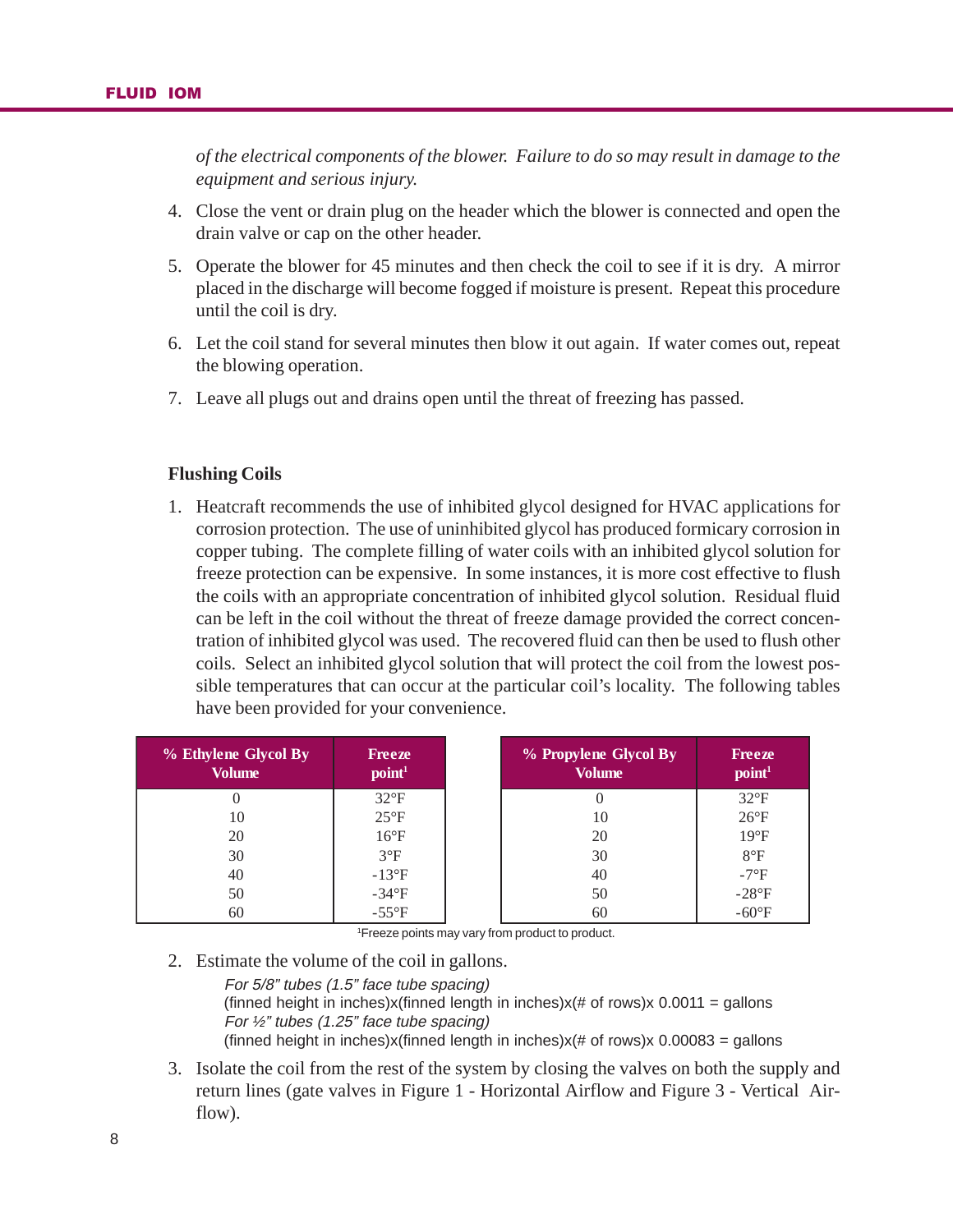- 4. Drain the coil by opening all drain valves and/or the drain plug. Remove the vent plug to aid the draining process.
- 5. Close the drain valve(s) and drain plug.
- 6. Connect the flushing system to the coil. A typical system is shown in Figure 5 Flushing System Diagram.
- 7. With the throttling valve closed, start the pump and operate until the air is vented from the coil. Next, close the air vent.
- 8. Open the throttling valve about half-way and circulate the fluid through the coil for 15 minutes. Check the strength of the fluid. A hydrometer or test kit from the fluid manufacturer is suitable for this application.
- 9. Adjust the solution strength as needed and circulate the fluid for another 15 minutes.
- 10. Repeat steps 8 and 9 until the desired concentration is reached.
- 11. Shut the pump down and drain the inhibited glycol from the coil.
- 12. The recaptured fluid can be used to flush other coils.
- *Note: Be sure to follow the manufactures' recommendations before utilizing any glycol based antifreeze solution. Additional fluid will be required for the pump, connected piping and fluid reservoir. Formulae are for estimation purposes only.*